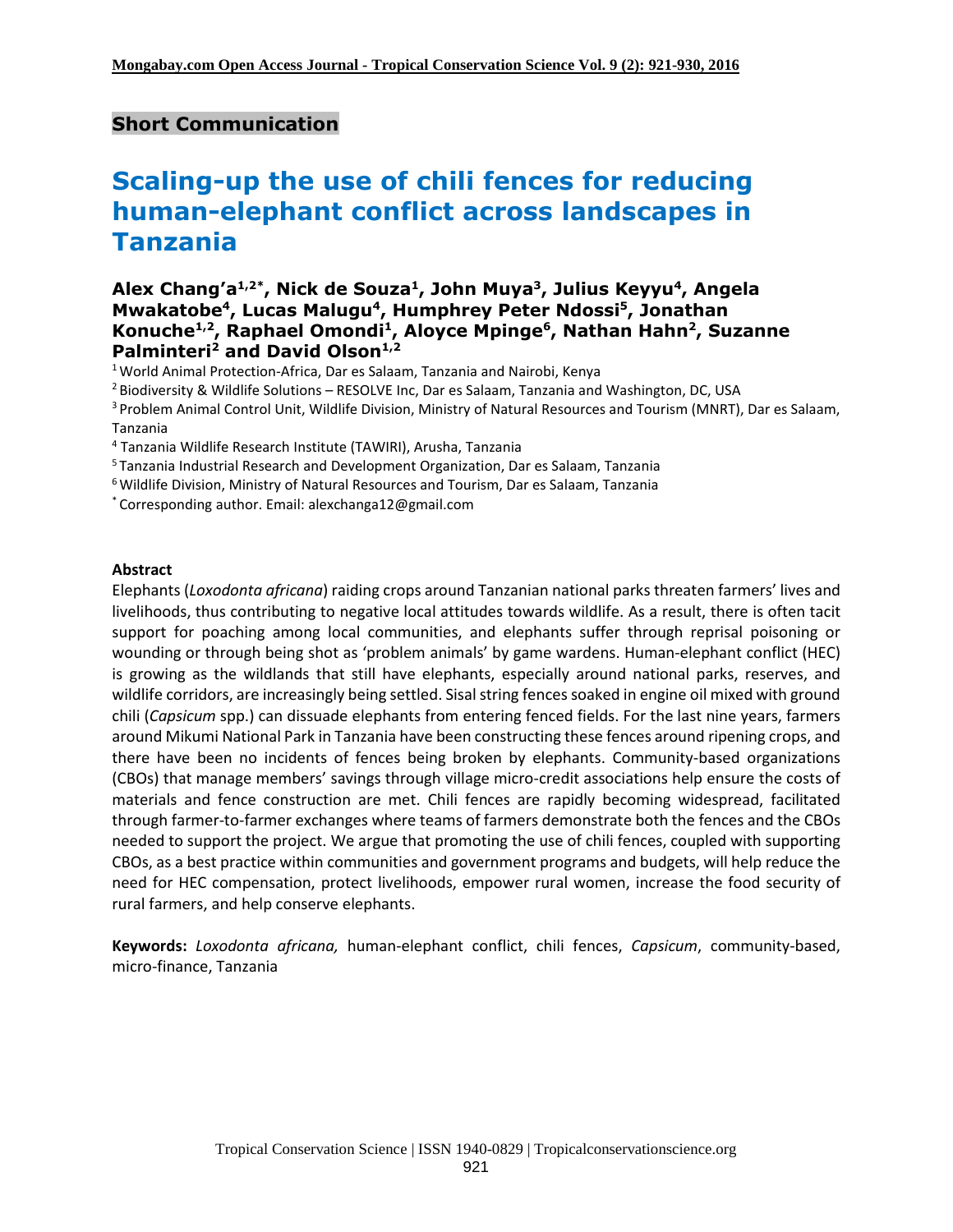**Received**: 20 April 2016; **Accepted** 20 May 2016; **Published**: 27 June 2016

**Copyright**: Alex Chang'a, Nick de Souza, John Muya, Julius Keyyu, Angela Mwakatobe, Lucas Malugu, Humphrey Peter Ndossi, Jonathan Konuche, Raphael Omondi, Aloyce Mpinge, Nathan Hahn, Suzanne Palminteri and David Olson. This is an open access paper. We use the Creative Commons Attribution 4.0 license

http://creativecommons.org/licenses/by/3.0/us/. The license permits any user to download, print out, extract, archive, and distribute the article, so long as appropriate credit is given to the authors and source of the work. The license ensures that the published article will be as widely available as possible and that your article can be included in any scientific archive. Open Access authors retain the copyrights of their papers. Open access is a property of individual works, not necessarily journals or publishers.

**Cite this paper as**: Chang'a, A., de Souza, N., Muya, J., Keyyu, J., Mwakatobe, A., Malugu, L., Ndossi, H. P., Konuche, J., Omondi, R., Mpinge, A., Hahn, N., Palminteri, S. and Olson, D. 2016. Scaling-up the use of chili fences for reducing humanelephant conflict across landscapes in Tanzania. *Tropical Conservation Science* Vol. 9 (2): 921-930. Available online: www.tropicalconservationscience.org

**Disclosure***:* Neither Tropical Conservation Science (TCS) or the reviewers participating in the peer review process have *an* editorial influence or control over the content that is produced by the authors that publish in TCS.

### **Introduction**

Elephants (*Loxodonta africana*) raiding crops in Africa can lead to crop damage or loss and human injury or even death. Resulting negative attitudes towards wildlife are evident in the tacit support for poaching among many farmers [1-5]. Reprisal poisoning and wounding by farmers, and the killing of 'problem' elephants by game wardens, makes human-elephant conflict (HEC) a serious and growing conservation issue. In Tanzania, reported crop damage by elephants increased from 37 ha in 2002 to 15,125 ha in 2009 (unpublished data, Tanzania MNRT Wildlife Division). The number of elephants killed as'problem animals' in Tanzania also increased from 199 in 2005 to 822 in 2009, while the number of people killed by elephants increased from two in 2005 to 12 in 2009 (unpublished data, Tanzania MMNRT Wildlife Division).

Reducing elephant crop-raiding is thus a mounting priority for African farmers and wildlife managers [5- 8], especially as more and more of the land surrounding protected areas and in wildlife corridorsis settled and farmed [9, 10]. Crop protection measures used to deter elephant crop raiding include fires, drums and other noise-making tactics, projectiles, electric fences, chili bombs, burning chili briquettes, powerful torches and strobe lights, fireworks, and both beehive and chili (*Capsicum* spp.) fencing [4, 8, 11-20]. Some mitigation tactics cost more than rural farmers can afford, forcing them to rely on traditional deterrents, such as lighting fires and making noise, to try to scare away elephants [16]. Traditional techniques typically require being close to elephants, which is dangerous for both farmers and elephants, and often involves farmers and their children having to be awake throughout the night during the harvest season, disrupting schools and daily routines. Thus, effective tactics to deter elephants must employ locally available materials, be low cost, and not be burdensome on farmers' lives.

An important goal of elephant conservation is the rapid and widespread adoption of cost-effective HEC mitigation tactics. The benefits to both elephants and farming communities include reductions in the mortality of elephants in HEC incidents, improved attitudes and tolerance of farmers towards wildlife, and marked reductions in crop losses and human death and injury [21, 22]. According to a survey conducted in Tanzania in 2009, although HEC was widespread in 23% of Tanzania's districts, only 10% were using effective deterrents, such as chili fences [23]. The need for increased awareness and the adoption of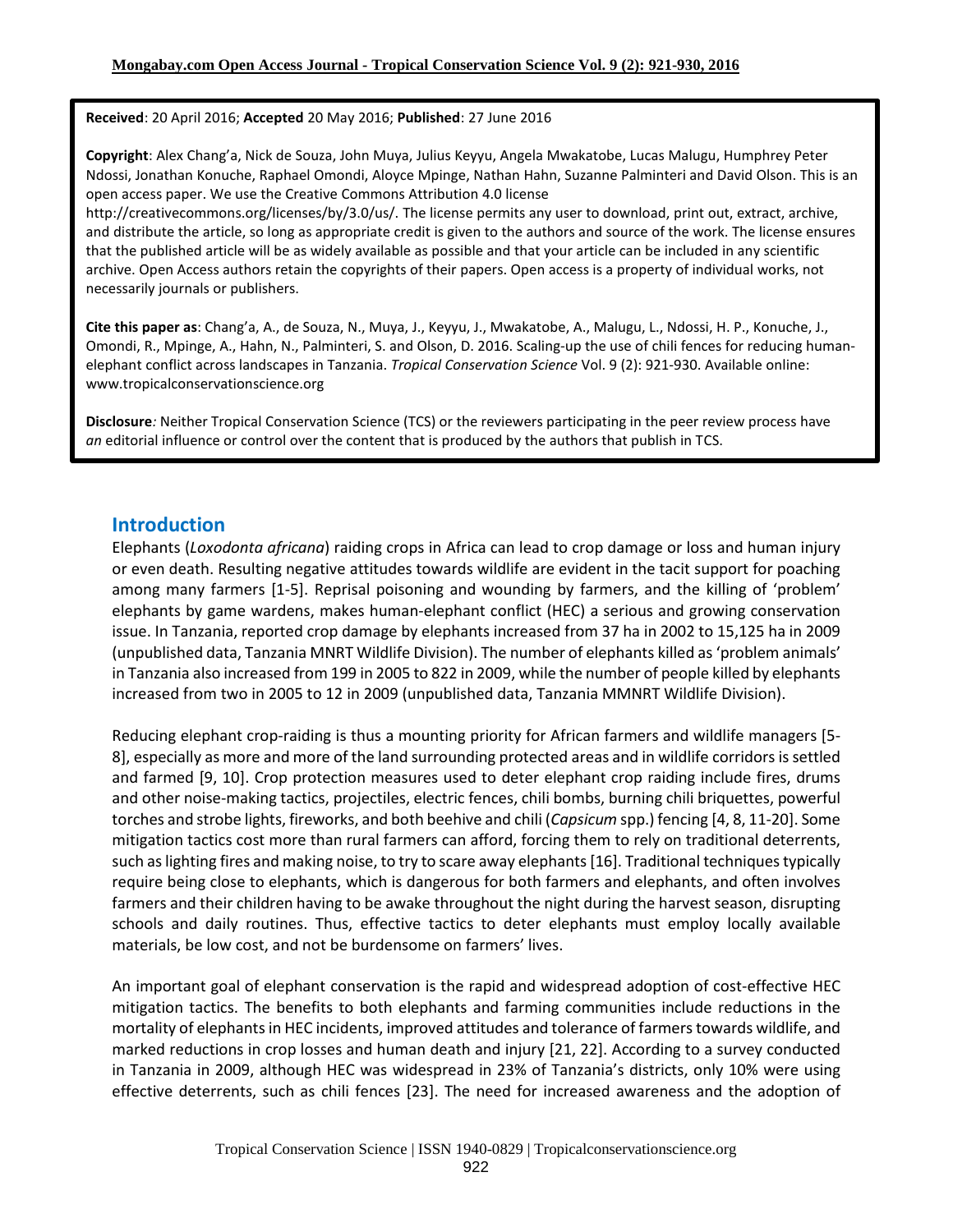effective and sustainable mitigation tactics is great. Improving local people's tolerance towards wildlife is the only way to ensure the long-term survival of wildlife populations and to establish humane interactions between people and elephants.

At present, the main methods used by Game Officers to assist farmers include awarding them consolation payments (that is, financial compensation given to affected farmers by the government but which is not based on the value of lost crops); firing guns into the air; scaring elephants away with vehicles; flashbangs and lights; and killing problem elephants. However, these methods cannot be used on a large scale and are not sustainable because Game Officers cannot respond to all reported cases of HEC and consolation processes are slow and complex.

Given the pace of expansion of settlements and farming into remaining elephant habitats and the concomitant escalation of conflicts between farmers and elephantsthroughout Africa, it isimperative that effective means of reducing HEC in the near future are employed extensively throughout wildlands and farming zones or, at least, in HEC hotspots within priority elephant landscapes, rather than remaining restricted to a few localized pilot projects.

In 2009, World Animal Protection (formerly World Society for the Protection of Animals), Tanzania's Problem Animal Control Unit, and Tanzania Wildlife Research Institute initiated the testing of promising HEC tactics being used in Southern Africa for their potential use in Tanzania (Biodiversity & Wildlife Solutions of RESOLVE Inc., joined the effort in 2015). In particular, a strategy was sought to promote the widespread adoption and sustainable use of community-supported chili fences [1, 4, 11, 15, 24] to mitigate against crop-raiding elephants in HEC hotspots around national parks and in wildlife corridors in Tanzania. For this purpose, we evaluated the efficacy of a combination of (1) farmer-managed chili fences, (2) the support of Community-Based Organizations (CBOs), and (3) the introduction of these strategies to new farming communities through farmer-to-farmer exchanges. We selected the fences as a mitigation tactic based upon findings that, properly constructed and maintained, chili fences are an effective deterrent to crop-raiding elephants [4, 15, 25-27]. Furthermore, there have been very few instances reported of chili fences being broken by elephants anywhere in Africa [4].

# **Methods**

#### *Site selection*

In 2006, Tanzania's MNRT Wildlife Division recommended that chili fences be tested on the borders of Mikumi National Park, where HEC was frequent and intense. An estimated 50% of crops bordering the northern half of the park were damaged by elephants that year, despite farmers guarding fields from observation huts, beating tins and lighting fires, and game wardens shooting five elephants. Eight years later, in 2014, the chili fence program was expanded from three initial sites in villages around the northern border of Mikumi to all farming communities around the northern half of the park and to communities adjacent to the northwest border of Tarangire National Park where HEC was also intense. Demonstrations of the chili fence project have since been conducted in communities with high HEC around Serengeti National Park, Ruaha National Park, and Maasai Mara National Reserve in Kenya.

### *Chili fence construction*

For a 0.4 ha (1 acre) field to be fenced, farmers need approximately 10 liters of spent engine oil, 2.5 kg of dried ground chili (roughly 10 to 15 handfuls), 32 pieces of mutton cloths or rags (0.6 x 0.45 m), a bundle of sisal rope (5 kg), and 36 wooden poles about 3 m long and at least 8 to 12 cm in diameter [27]. To construct the fence, wooden poles at least 2.5 m in height are set up around a field, spaced approximately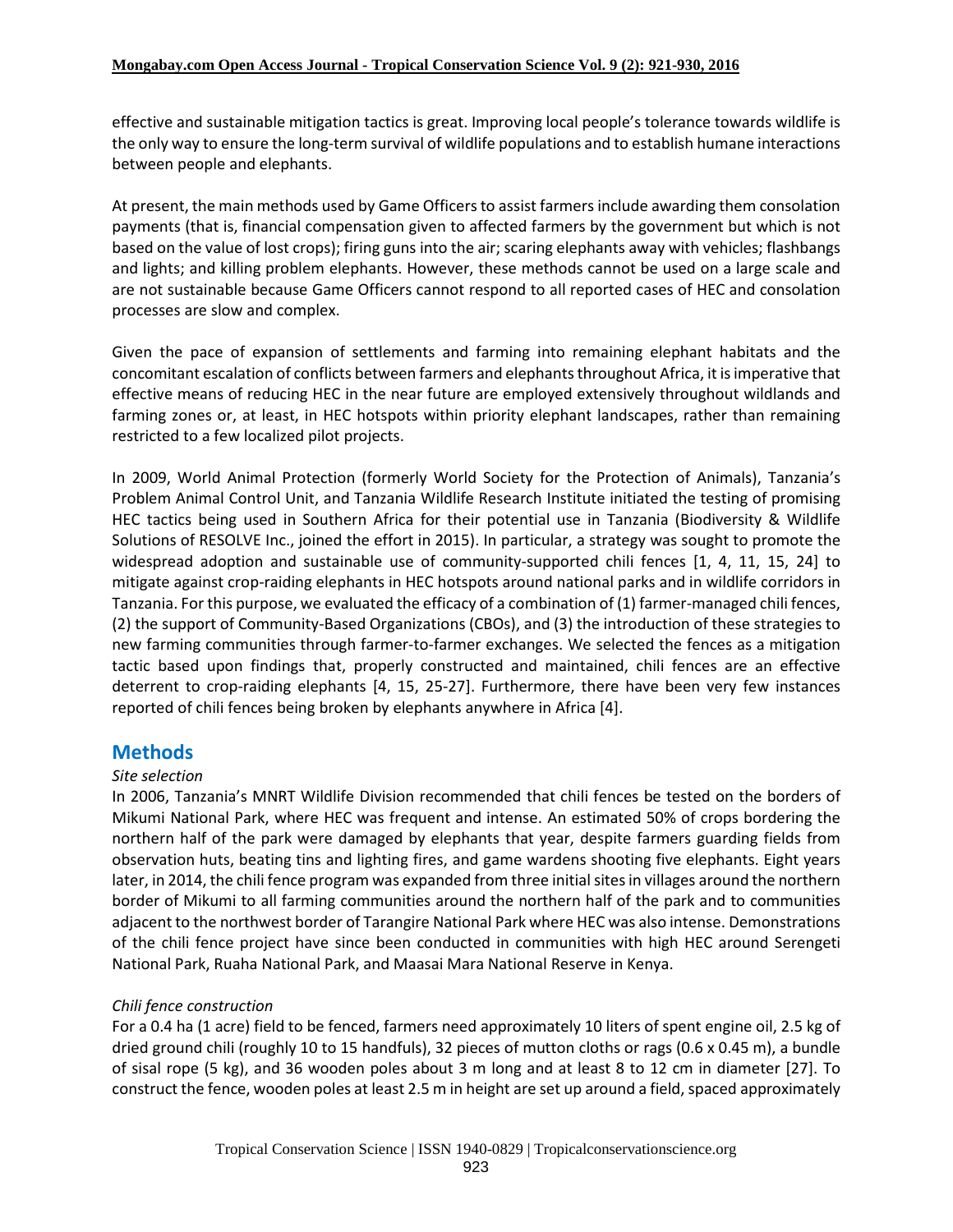#### **Mongabay.com Open Access Journal - Tropical Conservation Science Vol. 9 (2): 921-930, 2016**

7 to 10 m apart. Two strands of oiled sisal rope are tied to poles with the lower strand about 2 m above the ground and the upper at about 2.5 m (Fig. 1). A third strand can be added lower down to deter young elephants from entering fields, or thorny branches can help form a barrier under the fence. Oil-soaked cloths are then tied between the two sisal ropes equidistant between two poles. Chili oil is re-applied by cloth or brush to both the sisal and the cloths after 5-7 days if it is raining heavily, and after three weeks if there is no rain. The cost of the materials for fencing a hectare of crops was approximately \$14 in 2015 (\$35 per acre), though recurring costs can be reduced by recycling fence poles, cloths, and ropes over several harvest seasons. Farmers commonly clear brush around the fence to avoid the breakage of sisal strands and to allow access for fence maintenance. They usually construct fences several weeks before harvest and take them down immediately afterwards. We found that farmers who erected fences typically used no other HEC mitigation tactics for those fields.

Between 2006 and 2015, over 800 farmers in high HEC areas worked with the *Tembo-Pilipili* (Kiswahili for 'elephant-chili pepper') program to construct 110 chili fences of different sizes encompassing roughly 1,174 ha of maize (*Zea mays*), sorghum (*Sorghum bicolor*), and watermelon (*Citrullus lanatus*) fields. In 2015 alone, approximately 70 ha of crops were fenced along the Mikumi National Park border and 65 ha along the northwest border of Tarangire National Park. The Mikumi *Tembo-Pilipili* team introduced chili fences to farmers around Tarangire National Park in 2015, with one new CBO. A *Tembo-Pilipili* team was established and multiple fences were constructed.



Fig. 1. Chili fences and community-based organizations (CBOs): (top left) a farmer-tofarmer exchange demonstrates chili fences construction; (top right) chili fences are made of locally available and inexpensive materials; (bottom left) the Mikumi *Tembo-Pilipili* team in front of Africa's first solar chili-dryer made of local materials; (bottom right) a Mikumi chili Mikumi chili fences protecting maize and chili crops. Photo credits: RESOLVE Inc (http://www.resolv.org/site-BiodiversityWildlifeSolutions/).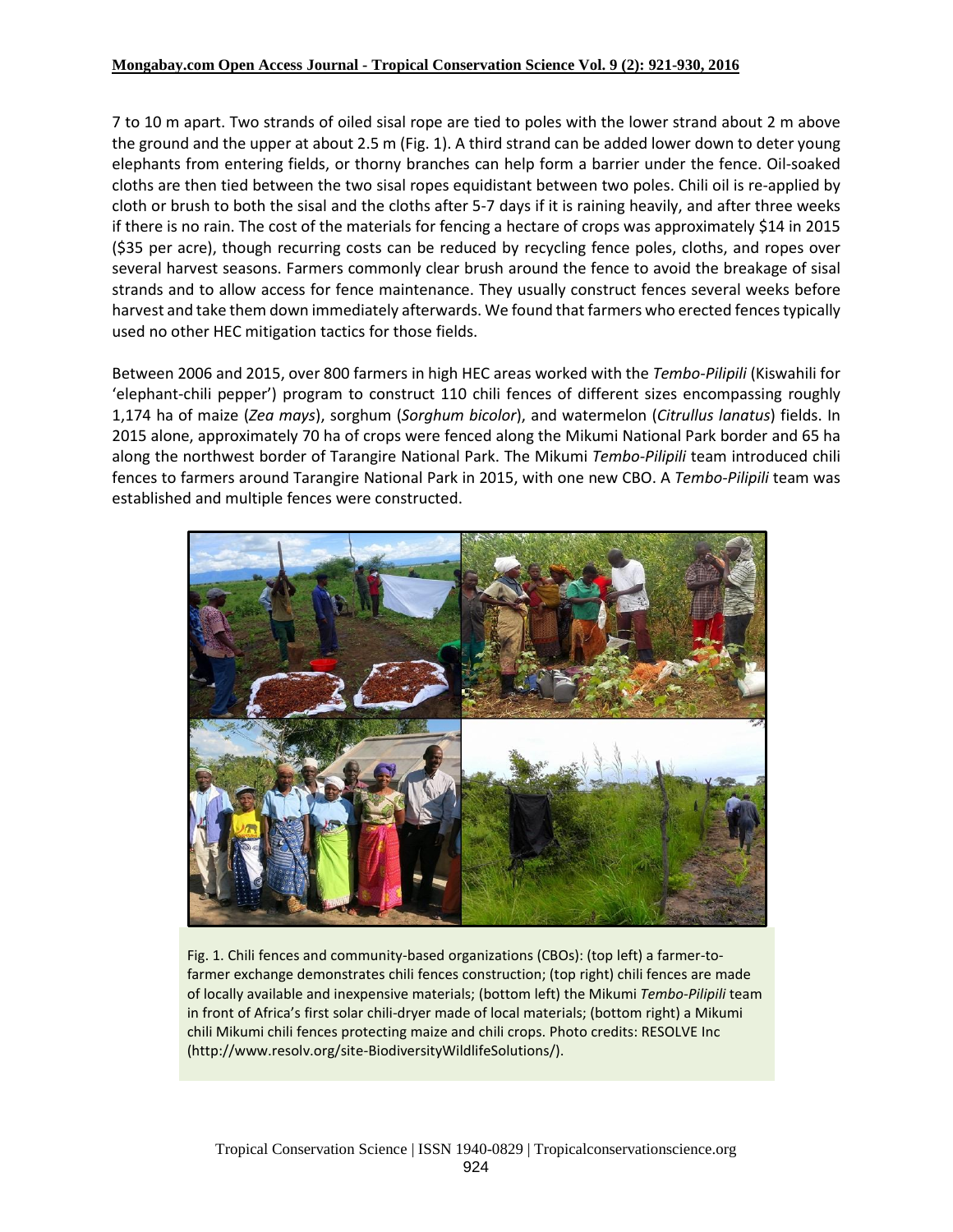#### *Community-based organizations to support chili fences*

Communities living in wildlife dispersal areas and protected area buffer zones, which tend to comprise land of low agricultural productivity, typically have little income to buy the materials needed to construct chili fences, especially at the height of the raiding season when the crops are still in the fields and not in the markets. Thus, the project encouraged farmers to establish Community-Based Organizations (CBOs) and integrated micro-credit finance schemes [27, 29] as a way to support the use of chili fences. These CBOs enabled villagers to draw on their savings at critical times to purchase essential materials to protect their crops.

The Village Savings and Loans (VSL) micro-credit system allows members of a self-selected group to voluntarily form a VSL Association and save money through purchasing VSL shares. The savings are invested in a loan fund from which members can borrow, repaying with a service charge added. These Associations are a form of SACCO (Savings and Credit Cooperative Organizations), small-scale, communitymanaged financial institutions. To ensure sustainability, the micro-finance component is a revolving fund that, by earning interest, grows year on year. This provides the community with extra funds that can be used to compensate members who suffer from HEC. The amount that the community has saved can also be used as a benchmark to prove their commitment to the scheme and enable external agencies to build on the effectiveness of the fund by providing top-up donations through matching grants or other contributions.

Nationally-registered CBOs can also serve to organize village communities which helps them to network with potentially useful organizations and government institutions. Many bodies, such as local government, central government, NGOs, business people, banks, and other micro-finance organizations find it easier to work with registered CBOs. For example, *Mtandao wa Vikundi vya Wakulima Tanzania* (MVIWATA) is a small-hold farmers' organization that works primarily with registered CBOs.

#### Tembo-Pilipili *teams introduce chili fences to farmers*

Farmer-to-farmer exchanges encourage farmers to share with peers their knowledge about the use of chili fences and supporting CBOs as a method to reduce elephant crop raiding. For example, in 2014 and 2015, two teams: the Mikumi *Tembo-Pilipili* team and a Tarangire team, each comprising 5 women and 5 men, all local farmers, gave presentations on both activities to new farming communities that were experiencing conflict with wildlife. The teams built demonstration fences and made follow-up visits to each village to demonstrate fence maintenance and the running of CBOs and VSLs.

Before the farmer-to-farmer exchanges took place, we invited relevant stakeholders to a meeting to help promote broader buy-in, including the traditional leadership of the communities and national wildlife authorities (Ministry of Natural Resources and Tourism–Wildlife Division, Tanzania National Parks (TANAPA), and Tanzanian Wildlife Research Institute), as well as the relevant District Councils, District Executive Directors, District Game Offices, and Agricultural Extension Offices. Official governmentsupport and participation in the presentations conveyed to the farmers that the mitigation tactics were viewed favorably by the government, and this facilitated the adoption of the approach as a best practice strategy among government agencies. Awareness activities, such as school and district staff presentations, were coordinated with district wildlife, education, and agricultural officers and TANAPA Outreach Program officers.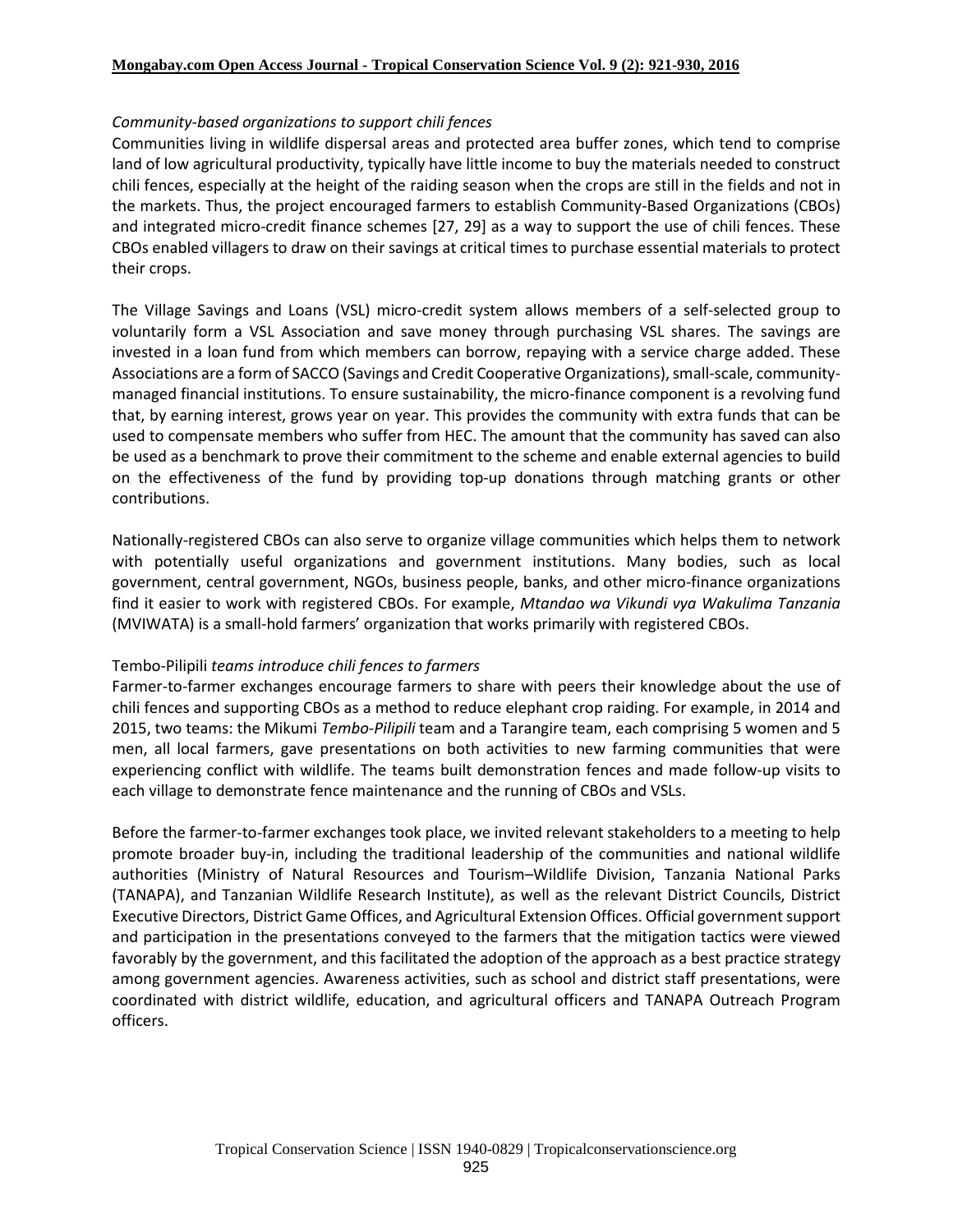# **Results**

During the nine-year project period, there were no reports of any chili fences around either park being broken by elephants, even though elephants regularly raided nearby unfenced crops. Two chili fence CBOs were active at Mikumi from 2006 to 2012. After farmer-to-farmer exchanges were initiated in 2012, three more CBOs were created in 2013. Twenty-four new chili fence CBOs were established along Mikumi's northern border after initial and follow-up demonstrations by the Tembo-Pilipili team in 2014 and 2015 (Fig. 2). The rapid increase in the number of CBOs and the proportion of park border fields protected by chili fences occurred after we expanded the farmer-to-farmer exchange program in 2014. All CBOs initiated through this project were still functioning at the time of writing, using chili fences during harvest seasons paid for entirely by their own VSLs.





Although the program no longer provides funds for chili fence materials in farming communities, farmers continue to use chili fences for HEC mitigation. This suggests that they have found that the fences effectively deter elephants, and that the value of both the fences and the CBOs outweigh their costs. Though we did not formally assess tolerance shifts regarding elephants around Mikumi or Tarangire, anecdotal reports suggest that some farmers are increasingly proud to be involved as champions for wildlife, and reprisals within the target communities have decreased.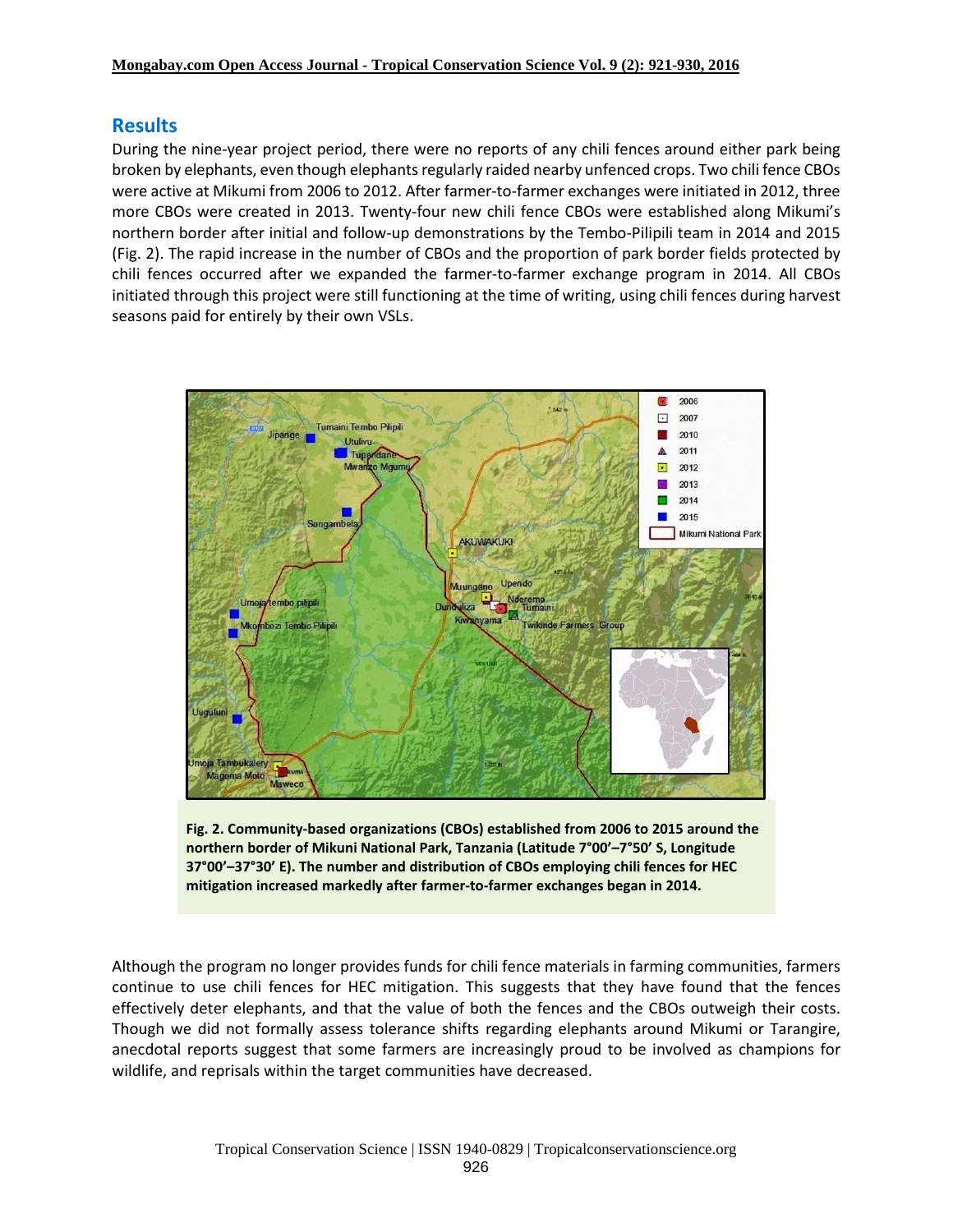Sufficient interest generated by the approach (that is, the combination of chili fences to deter elephants, CBOs to support their sustained use, and farmer-to-farmer exchanges to rapidly spread the practice) among farming communities, government partners, and donors has set the stage for future expansion. More *Tembo-Pilipili* team exchanges are underway or planned for more farming communities along national park borders and wildlife corridors in southwest Mikumi, western Tarangire, Serengeti, Ruaha national parks in Tanzania, and Maasai Mara National Reserve in Kenya in 2016.

# **Discussion**

While no single mitigation tactic provides a panacea for HEC [5, 28], our work has shown that in the region and communities where the project was implemented: (1) chili fences effectively deter crop raiding by elephants at the scale of individual farms; (2) CBOs and VSLs can sustainably and independently support the use of chili fences over time; and (3) farmer-to-farmer exchanges introduce the concept rapidly, widely, and cost-effectively to new communities in HEC hotspot areas. Deployment of HEC mitigations [5, 28] across elephant landscapes will require local and national government institutions to adopt best practice strategies and ensure ongoing support for HEC programs within existing community support programs and budgets. Existing community support programs within Tanzanian districts, such as Community-Based Natural Resource Management Schemes and the Tanzania National Park Outreach Program, could potentially support the establishment of CBOs and cover or contribute to the running costs of chili fences. CBOs and farmer-initiated chili-based HEC mitigation strategies are supported through the Wildlife Conservation Act [30] and Wildlife Regulations (Dangerous Animals Damage Consolation) [31, 32]. The program can also achieve a broader reach by integrating the concept and tools [27] into the agendas and awareness programs of relevant international bodies, such as the East African Farmers Federation, IUCN African Elephant Species Specialist Group HEC manuals [1,13],

the Association for Strengthening Agricultural Research in Eastern and Central Africa, Alliance for a Green Revolution in Africa, USAID, TERRA NOVA, and influential Regional Economic Communities, such as the East African Community, COMESA, SADC, IGAD, and AU-IBAR.

# **Implications for Conservation**

Over time, the ability of communities to effectively mitigate HEC at the local level may lead to a change in attitudes and a growth of tolerance towards elephants in priority elephant landscapes [6]. Over 70% of all wildlife in East Africa lives outside protected areas [23], so achieving policies and programs that accommodate elephants within shared landscapes is a key objective for conserving wildlife in the wild. Hoare [8] argues that the disconnect between local communities dealing with conflict and the fixed policies and slow response at higher levels of government, hinders solutions from scaling rapidly across landscapes. Our results show that the CBO and VSL model can be used effectively to organize farmers and sustainably support a wide range of community-based mitigation strategies, while operating within current government programs. We believe the quickest way to achieve a continent-scale shift in attitudes is to work closely with key wildlife countries, such as Tanzania and Kenya, to integrate HEC solutions that incorporate the three key elements we recommend here―cost-effective mitigation strategies that work well; community-based organizations to sustainably support them; and farmer-to-farmer exchanges―into their conservation and development programs, and to share these best practices with their counterparts throughout Africa.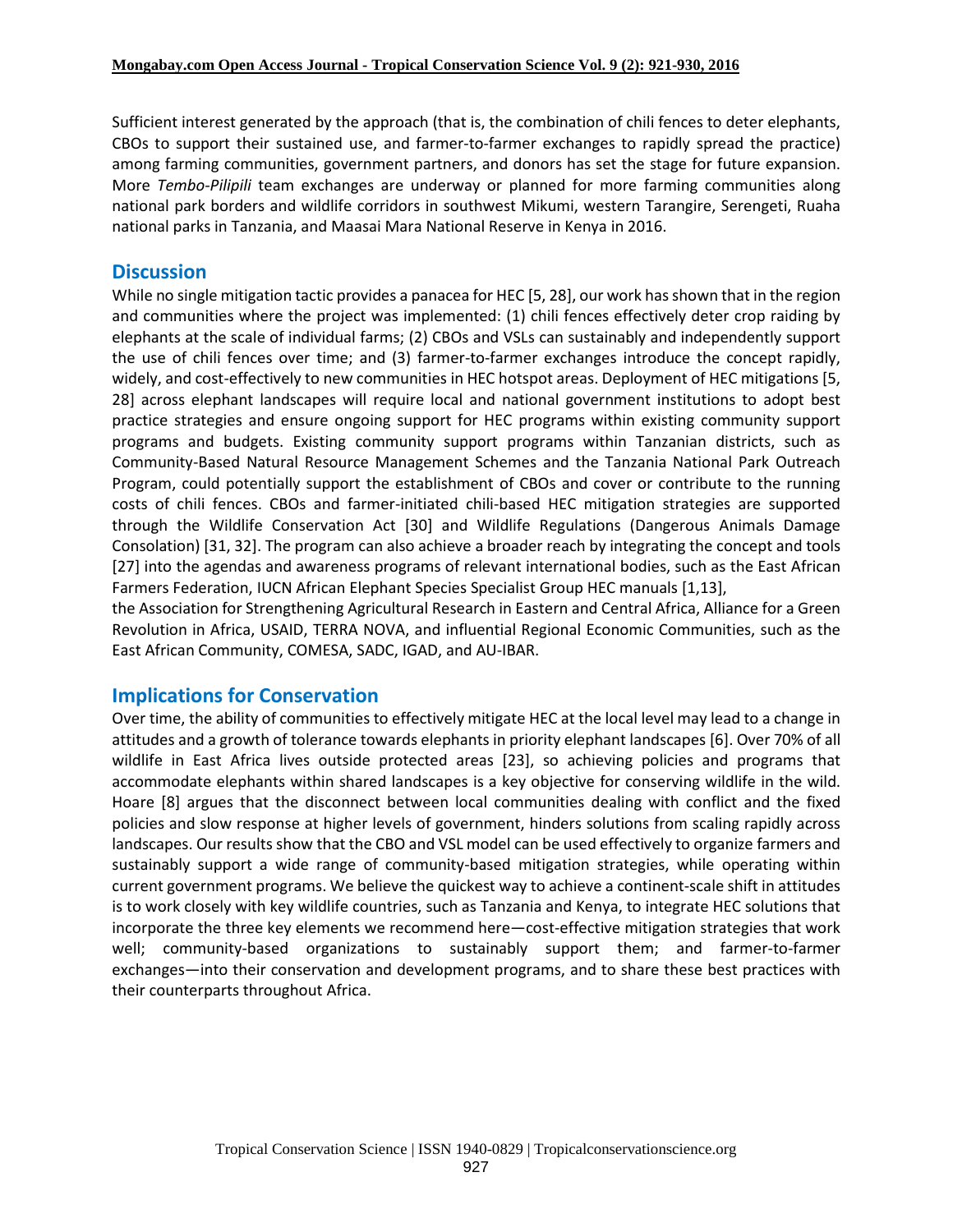### **Acknowledgements**

We thank the government of the United Republic of Tanzania for its continuing support of this effort as part oftheir overall program to diminish andmanage human-elephant conflict. We thank the many district governments, TANAPA, TAWIRI, MNRT Wildlife Division, and TIRDO staff for their support and contributions. We appreciate the interest and support of the farmers with whom we have collaborated in many ways during this program. We thank the Aage V. Jensen Charity Foundation, Tui Care Foundation, L Price, L Stadler, Honeyguide Foundation, Mara Elephant Project, World Animal Protection, and RESOLVE Inc. for their continuing support. This paper is dedicated to Lucas Malugu of TAWIRI and John Muya of MNRT Wildlife Division who both contributed greatly to wildlife conservation and management in Tanzania and were true champions of farmers and elephants.

### **References**

- [1] Parker, G. E., Osborn, F. V., Hoare, R. E. and Niskanen, L. E. Eds. 2007. *Human elephant conflict mitigation: a training course for community-based approaches in Africa. A trainer's manual.* Nairobi: Elephant Pepper Trust, Livingstone, Zambia and IUCN/SSC AfESG. http://www.africanelephant.org/hec/pdfs/ heccombappmen.pdf.
- [2] Malugu, L. T. and Hoare, R. E. 2007. Human-elephant conflict in the western Serengeti. In: *Mitigating human-elephant conflict: case studies from Africa and Asia.* Walpole. M. and Linkie, M. (Eds.) pp.1-6. Fauna and Flora International (FFI): Cambridge Press, Cambridge.
- [3] Mwakatobe, A., Nyahongo, J., Ntalwila, J. and Roskaft, E. 2014. The impact of crop raiding by wild animals in communities surrounding the Serengeti National Park, Tanzania. *International Journal of Biodiversity & Conservation* 6:637-646.
- [4] Karidozo, M. and Osborn, F. V. 2015. Community-based conflict mitigation trials: results of field tests of chili as elephant deterrent. *Biodiversity & Endangered Species* 3:1.
- [5] FAO. 2008a. *Human-wildlife conflict: elephant – technical manual.* Wildlife Management Working Paper 11. FAO, Rome.
- [6] Fungo, B. 2011. A review of crop raiding around protected areas: nature, control and research gaps. *Environmental Research Journal* 5:87-92.
- [7] Hoare, R. E. 2012. Lessons from 15 years of human-elephant conflict mitigation: management considerations involving biological, physical, and governance issues in Africa. *Pachyderm* 51:60-74.
- [8] Hoare, R. E. 2015. Lessons from 20 years of human–elephant conflict mitigation in Africa. *Human Dimensions of Wildlife* 20:289-295
- [9] Jones, T., Rovero, F. and Msirikale, J. 2007. *Vanishing corridors: a last chance to preserve ecological connectivity between the Udzungwa and Selous-Mikumi Ecosystems of Southern Tanzania*. Final Report to Conservation International, Washington, DC.
- [10] Jones, T., Caro, T. and Davenport, T. R. B. (Eds.). 2009. *Wildlife corridorsin Tanzania*. Tanzania Wildlife Research Institute (TAWIRI), Arusha. Unpublished.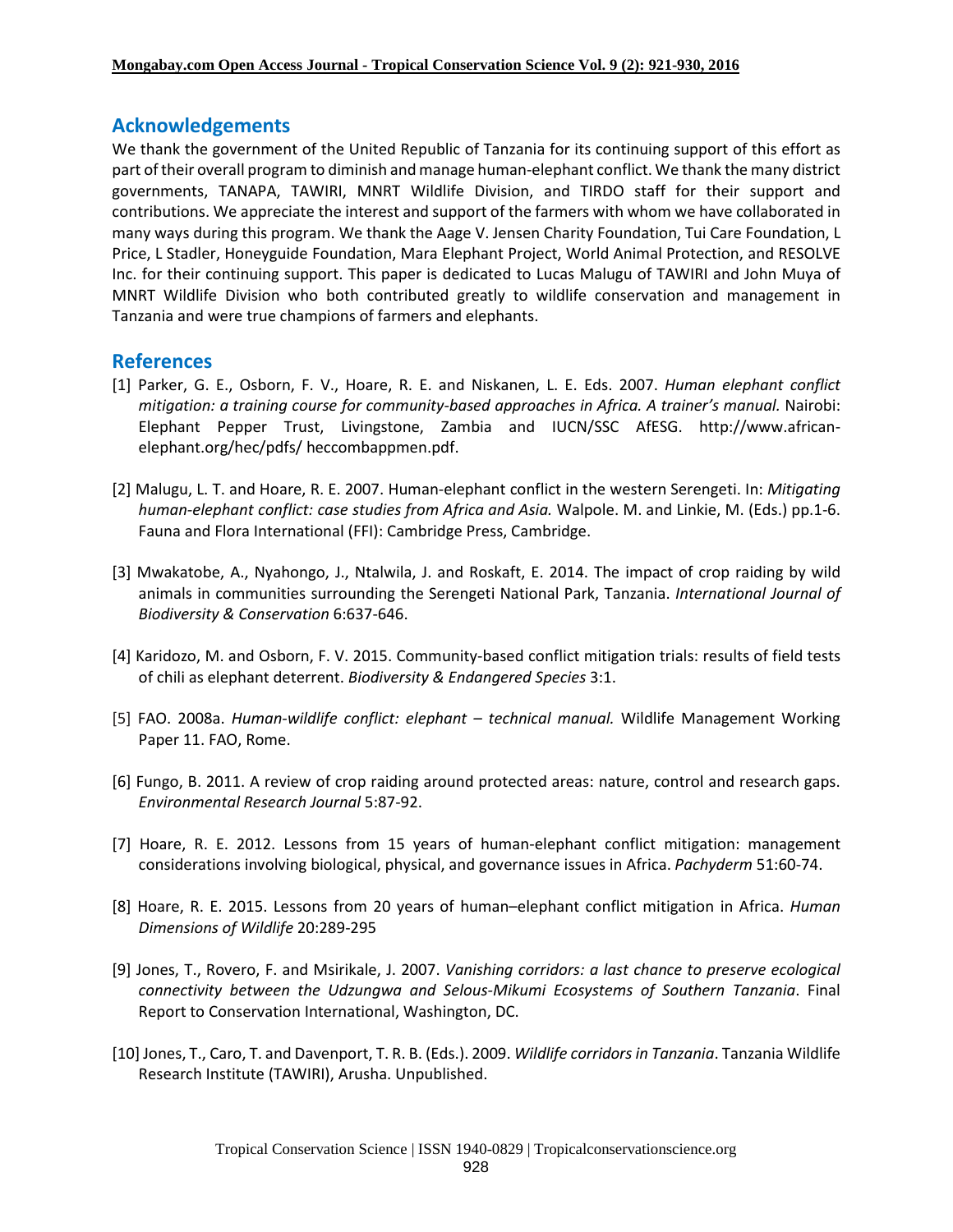- [11] Osborn, F. V. 2002. *Capsicum oleoresin* as an elephant repellent: field trials in the communal lands of Zimbabwe. *Journal of Wildlife Management* 66:674–677.
- [12] Osborn, F. V. and Parker, G. E. 2002. Community based methods to reduce crop losses to elephants: experiments in the communal lands of Zimbabwe. *Pachyderm* 33:32–38.
- [13] Hoare, R. E. 2003. *Fencing and other barriers against problem elephants.* AfESG Website HEC Section, Technical Brief Section, IUCN African Elephant Specialist Group, Gland, Switzerland.
- [14] Karidozo, M. and Osborn, F. V. 2005. Can bees deter elephants from raiding crops? An experiment in the communal lands of Zimbabwe. *Pachyderm* 39:26-32.
- [15] Parker, G. E. and Osborn, F. V. 2006. Investigating the potential for chilli *Capiscum annuum* to reduce human-wildlife conflict in Zimbabwe. *Oryx* 40:343-346.
- [16] Graham, M. D. and Ochieng, T. 2008. Uptake and performance of farm-based measures for reducing crop raiding by elephants *Loxodonta africana* among smallholder farmsin Laikipia District, Kenya. *Oryx* 42:76-82.
- [17] Kioko, J., Muruthi, P., Omondi, P. and Chiyo, P. 2008. The performance of electric fences as elephant barriers in Amboseli, Kenya. *South African Journal of Wildlife Research* 38:52-58.
- [18] King, L. E. 2011. *Beehive fence construction manual. The Elephants and bees project.* Save the elephants, Nairobi, Kenya.
- [19] King, L. E., Lawrence, A., Douglas-Hamilton, I. and Vollrath, F. 2009. Beehive fence deters crop-raiding elephants. *African Journal of Ecology* 47:131–137.
- [20] Malugu, L. T. and Hoare, R. E. 2009. *Human-elephant conflicts mitigations in Western Serengeti, Tanzania*. Technical Annual Report submitted to TAWIRI and Frankfurt Zoological Society, Arusha
- [21] Naughton-Treves, L. and Treves, A. 2005. Socio-ecological factors shaping local support for wildlife: crop-raiding by elephants and other wildlife in Africa. In: People and wildlife: conflict or coexistence. Woodroffe, R., Thirgood, S. and Rabinowitz, A. (Eds.), pp.252-277. Cambridge University Press, The Zoological Society of London, London.
- [22] Jackson, T. P., Mosojane, S., Ferreira, S. M., and van Aarde, R. J. 2008. Solution for elephant *Loxodonta africana* crop raiding in northern Botswana: moving away from symptomatic approaches. *Oryx* 42:83- 91.
- [23] TAWIRI. 2014. *Workshop report on human-wildlife conflict: Tanzania Wildlife Research Institute 19th August, 2014, Tanzania.* Tanzania Wildlife Research Institute, Arusha, Tanzania & World Animal Protection-Africa, Nairobi, Kenya. Unpublished.
- [24] Chelliah, K., Kannan, G., Kundu, S., Abilash, N., Madusudan, A., Baskaran, N. and Sukumar, R. 2010. Testing the efficacy of a chili-tobacco rope fence as a deterrent against crop-raiding elephants. *Research Communications* 99:1239-1243.